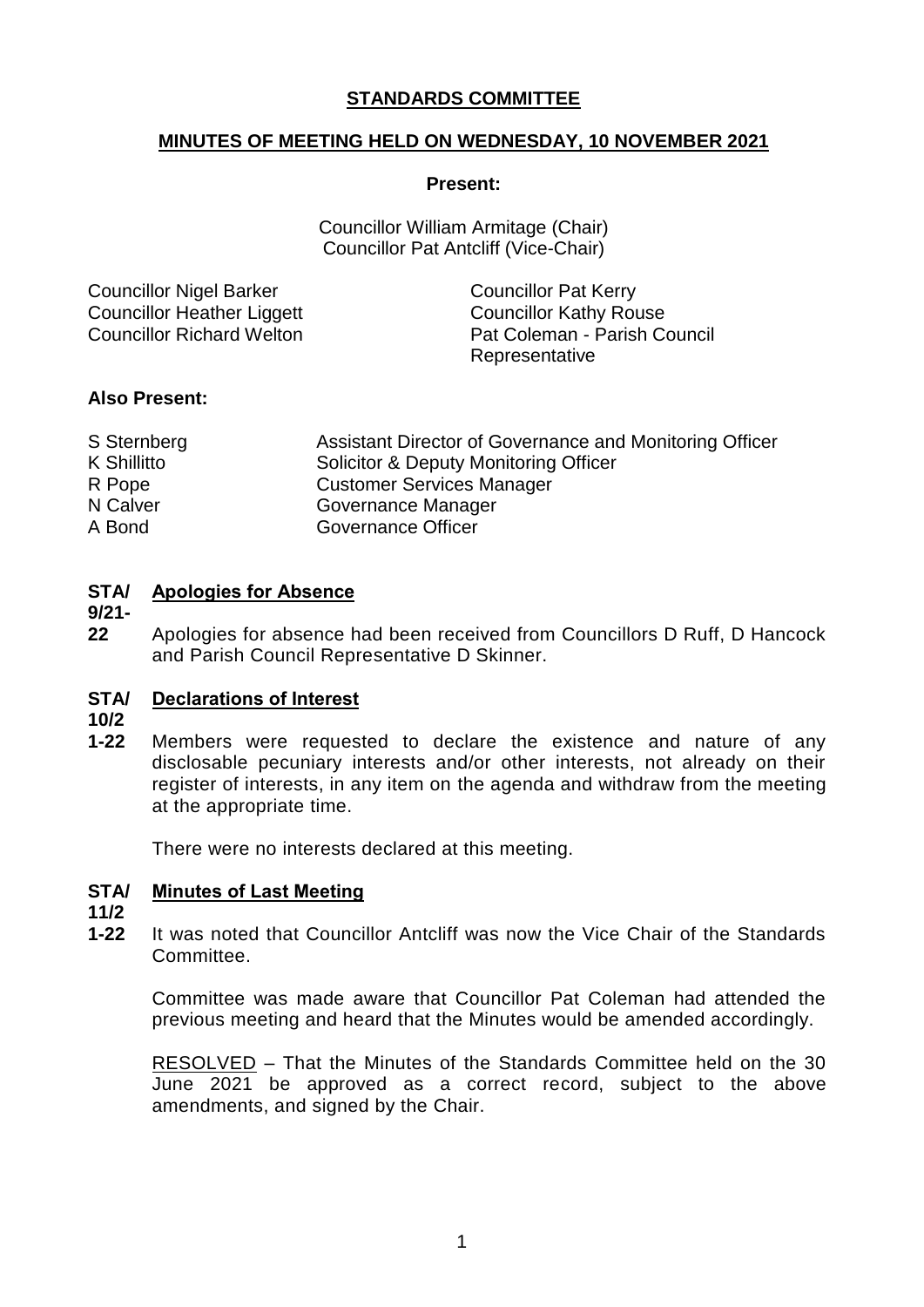#### **STA/ Change in Order of Agenda Items**

**12/2**

**1-22** RESOLVED – It was agreed by the Chair that the order of the agenda be changed, and that the Local Government & Social Care Ombudsman Annual Review Letter would be considered first.

# **STA/ Local Government & Social Care Ombudsman Annual Review Letter**

- **13/2**
- **1-22** The Customer Services Manager presented a report on the Annual Review letter of the Local Government & Social Care Ombudsman (LGO).

The Council had received its Annual Review Letter from the Local Government & Social Care Ombudsman on the 21st July 2021. There were 13 complaints and enquiries received in total by the LGO. Six required a decision to be made by the LGO. Out of these 13; three were not investigated; four complaints were not received by the District Council; one related to a premature complaint and was referred back for local resolution; three complaints were not in scope with the Council's policy as they related to Rykneld Homes; and two complaints were UPHELD by the LGO.

This year's performance compared less favourably than the previous year's performance when two complaints were closed after initial enquiries, two were not upheld and one was referred back for local resolution.

Committee heard that the data would be uploaded to the LGO website where the performance of all Councils could be seen.

Members also heard about measures put in place to ensure that the Council maintains a customer friendly and robust Compliments, Comments and Complaints process. These included mandatory training across the organisation, periodically reviewing the Complaints Process, and ensuring that Officers completed a quality assurance document.

Committee congratulated those involved for their work on this.

RESOLVED – That the Standards Committee acknowledged the report and findings of the Local Government and Social Care Ombudsman.

#### **STA/ Member Training Attendance**

- **14/2**
- **1-22** Standards Committee received a report that summarised the attendance by Councillors at recent training sessions. This highlighted the training which had been provided during May and June 2021 as part of the mid-term training programme delivered in conjunction with Bolsover District Council (BDC).

Members had a wide ranging discussion over the attendance figures including the lack of attendance at the final event and the low figures for the mandatory training events. It was agreed that Members should consider holding the events again in the New Year.

RESOLVED – That the Committee noted the information on Member training attendances.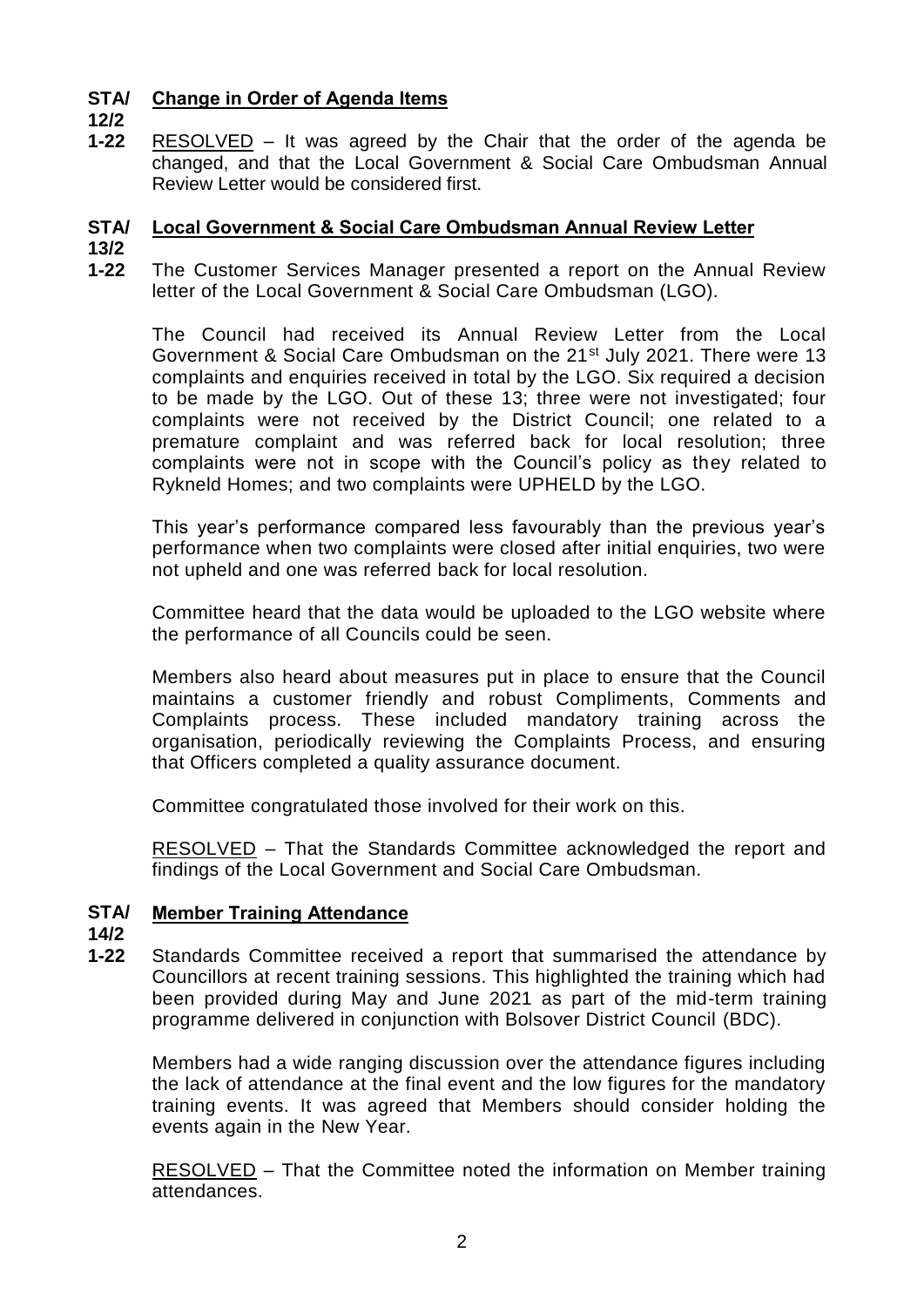# **STA/ Code of Conduct Training Update**

**15/2**

**1-22** The Joint Head of Service for Corporate Governance & Monitoring Officer provided Committee with an update on the Parish and District Code of Conduct Training Sessions.

Members heard that the dates had all been organised and that some of the Parish sessions had already been held. Members were asked to promote the training sessions throughout their Parishes in order to increase attendance.

#### **STA/ Update on the Delegation Scheme**

**16/2**

**1-22** Standards Committee received an update on the Delegation Scheme.

Members heard that the Delegation Scheme had been revised under delegation to ensure that relevant delegations could still be legally and properly used with the changes made so far. The revised Delegation Scheme only allocated existing delegations to officers in the new structure. There were no new delegations.

It would be necessary to undertake a full review, including consideration of what additional delegations would be required, and for these to be built into the new Delegation Scheme once the Senior Management Review was completed.

The Monitoring Officer would bring a revised Delegation Scheme to the next meeting of Committee for consideration, provided that the review itself was completed.

RESOLVED – That the Delegated Decision aligning the Delegation Scheme to the new Senior Management Structure is noted and that a new draft Delegation Scheme is brought to Committee when the Senior Management Review is completed.

# **STA/ Review of the Constitution - Part 2**

**17/2**

**1-22** The Governance Manager presented a report which outlined a list of areas for review within the Council's Constitution for consideration by the Standards Committee prior to submission as part of the Annual Review of the Constitution to Council for adoption.

Members heard that there were four areas being considered. These were; Review of Guidance and Constitutional Rules on Public Speaking at Council; Training Requirements for Councillors; Renumbering of the Articles and; Delegation Scheme – Property Sale.

Members were also shown the essential training schedule should they wish to make any alterations.

Members discussed the review of the constitution and inquired as to a right of appeal under section 9.2 of the Council Procedure Rules. Committee heard